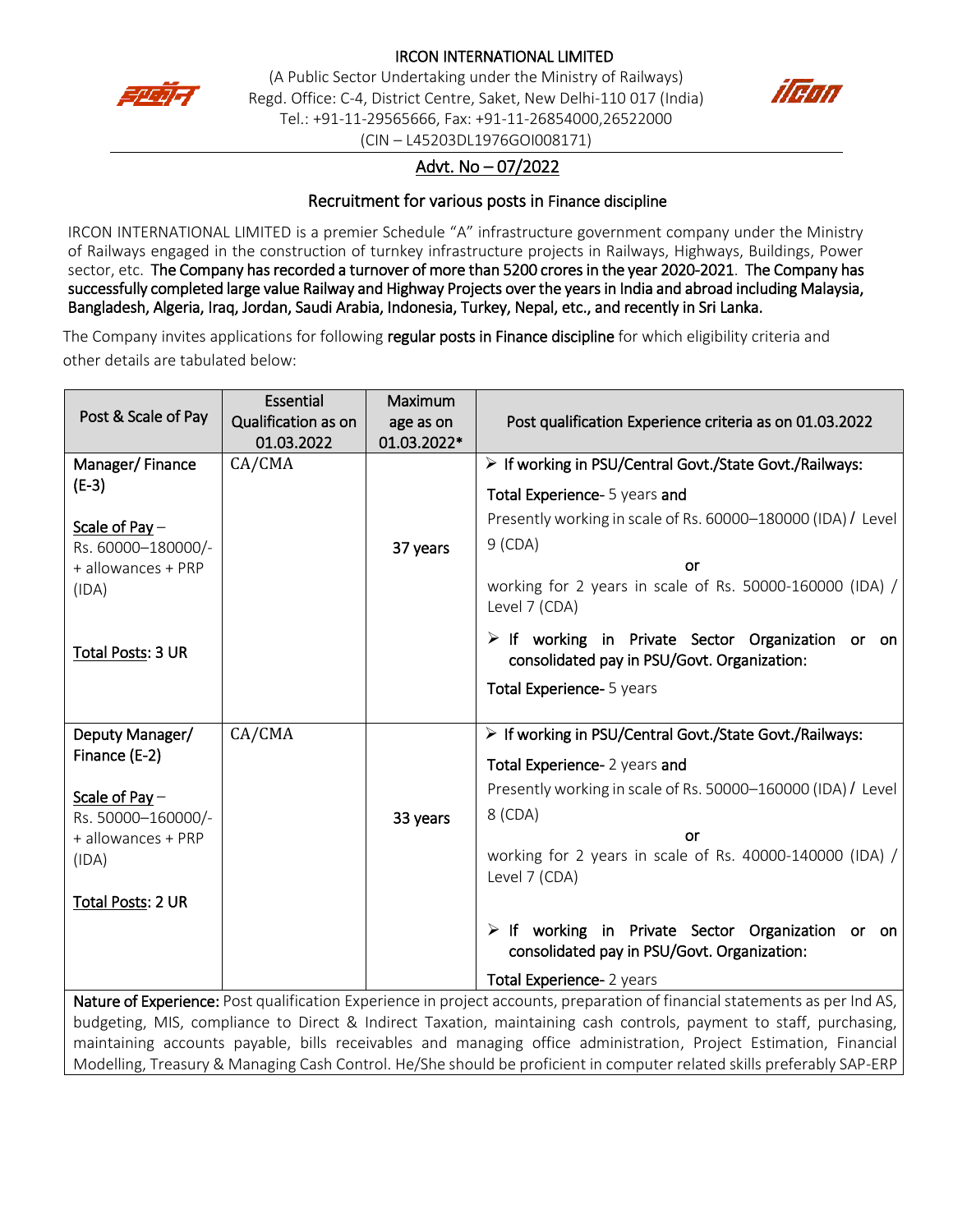\*Age relaxations as per Govt. of India guidelines subject to fulfillment of the requisite qualification, pay & experience criteria etc.

\*\* Teaching/ Consultancy/ Freelancing experience shall not be treated as relevant experience.

Medical Standards: Candidates should be in sound health and free from color blindness. No relaxation in health standards will be allowed.

Compensation Package: Basic Pay, Variable DA (presently @29.4%), HRA(depending on place of posting i.e. 27%, 18% & 9% for X, Y & Z grade cities respectively)/ lease rent, Allowances @32% for project location and 30% for Corp. Office, Performance Related Pay (Variable-based on performance rating), Leave Encashment, Mobile phone expenses, Liberal Medical including indoor medical benefits for self and dependents, Employer's contribution towards EPF & Pension scheme, Gratuity, Welfare schemes and other Fringe benefits as per rules of the Company.

Place of posting:. Selected Candidates will be posted in Project locations only like Maharashtra/Gujarat, North-East (Alipurduar, Guwahati etc), Uttarakhand, Punjab etc. Candidates who are interested to be posted at Project locations only are advised to apply for the above mentioned posts. No request regarding preferences for the place of posting will be entertained at any stage. However , in future, candidates may be posted anywhere in the Projects/Offices of the Company within India or abroad as per company's requirement from time to time.

Selection Process: Eligible candidates will be called for selection process comprising of Written Exam and/or Interview.

Surety Bond: Selected candidates will have to execute a bond of Rupees 3 lakhs to serve the company for at-least three years.

#### A -:GENERAL INSTRUCTIONS:-

- 1. The number of posts indicated above may vary based on further assessment of requirement. The company reserves the right to increase, decrease, cancel, restrict & modify the requirement at any point of time without assigning any reason therefor.
- 2. Candidates working in Government, Semi-Government Organization/Public Sector Undertakings and Autonomous Bodies should apply through proper channel or furnish NO OBJECTION CERTIFICATE at the time of interview. However, in the event of difficulty in forwarding the application through proper channel/getting NOC from their parent department, they may submit an undertaking at the time of interview that they will produce proper relieving order from their organization, in case selected; otherwise they will not be allowed to join. In both cases, pay protection will be given.
- 3. All information submitted in the application will be verified with original documents at the time of interview. If any information provided by the candidate is found to be false or incorrect or not in conformity with the eligibility criteria, then his/her candidature is liable to be rejected/cancelled at any stage of the recruitment process
- 4. Candidates not in a position to join within a period of 3 months from the date of release of letter of posting need not apply.
- 5. Candidates for the above specified posts are required to make 'Application Fee Payment' through Demand Draft as per the table below:

| UR/OBC    | SC/ST/EWS/PWD/Ex Serviceman |
|-----------|-----------------------------|
| Rs 1000/- | Nil                         |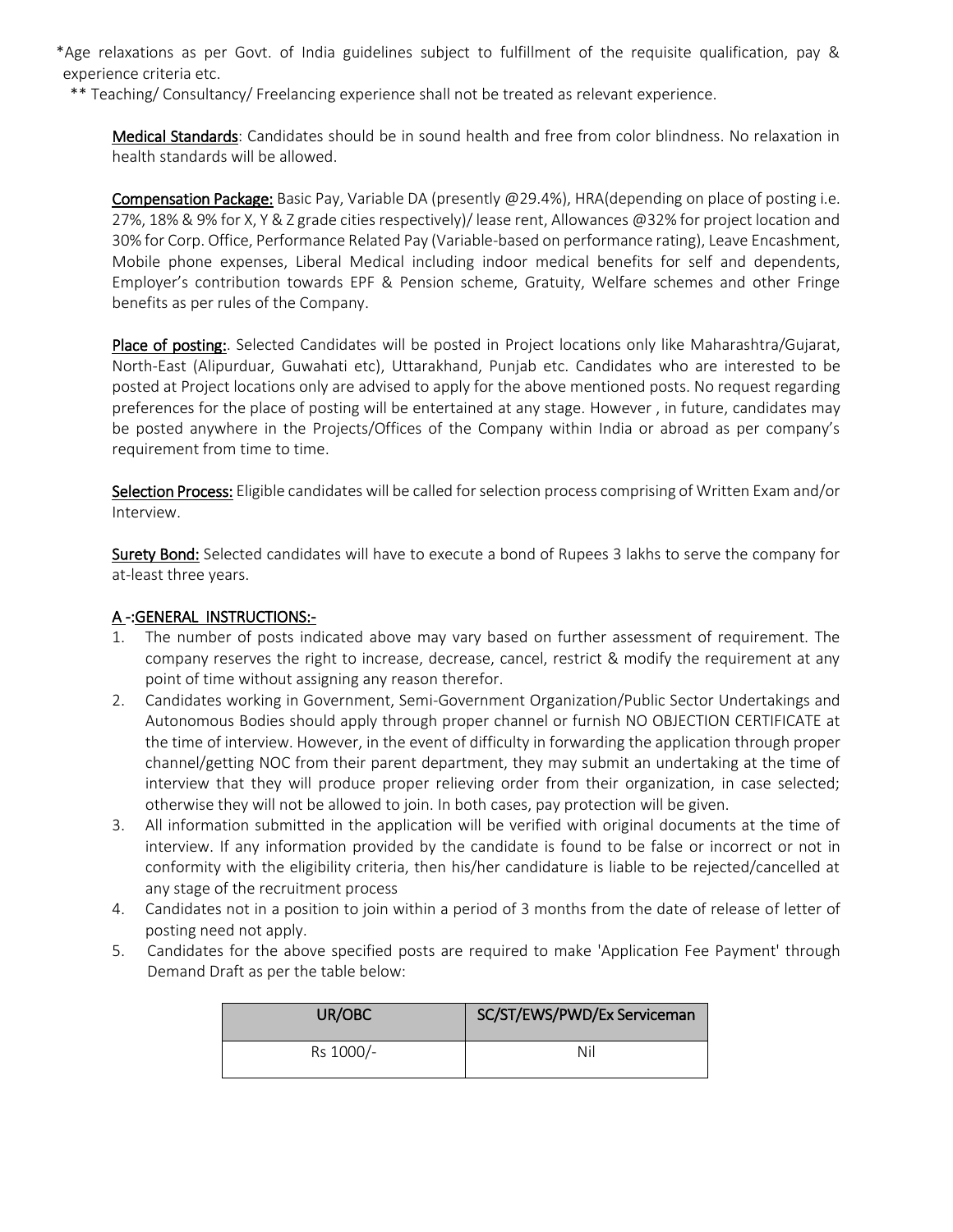#### Demand Drafts should be drawn in favour of "IRCON INTERNATIONAL LIMITED" payable at NEW DELHI. The

name of candidate, post applied for, advertisement no. and date of birth should be clearly written on the back side of demand draft.

## B. If the applications received are more than 100, then the shortlisting criteria for the posts in Finance discipline will be done by giving weightages to below parameter as under:

1. No. of years of post-qualification experience over and above the minimum experience required (100% weightage): The marks for this parameter on the basis of no. of years of postqualification experience possessed by candidates may be allotted as under:

| S <sub>No</sub> | No. of years of post-<br>qualification experience<br>(Over and above the<br>minimum requirement) | <b>Marks</b> |  |
|-----------------|--------------------------------------------------------------------------------------------------|--------------|--|
| 1               | Above 5 Yrs                                                                                      | 100          |  |
| $\mathfrak{D}$  | Above 4 yrs upto 5 yrs                                                                           | 80           |  |
| 3               | Above 3 yrs upto 4 yrs                                                                           | 60           |  |
| 4               | Above 2 yrs upto 3 yrs                                                                           | 40           |  |
| 5               | 1 yr & above upto 2 yrs                                                                          | 20           |  |

Based on the above formula, the score will be derived for each candidate out of 100 and on the basis of these scores, the candidates will be shortlisted and called for interview in order of merit in the ratio of 1:15 for posts of Manager/Finance and Deputy Manager/Finance

## C -: INSTRUCTIONS FOR APPLYING:-

- 1. Before applying, candidates should ensure that they fulfill all the eligibility criteria mentioned in the advertisement.
- 2. Eligible candidates have to apply through online mode. Candidates may visit the 'HR & Career' section >> 'Regular Employment' section of IRCON's corporate website www.ircon.org. It is advisable that the candidates have a valid e-mail id while applying for the job through online mode in order to facilitate faster communication.
- 3. Candidates will have to correctly declare their Name and Date of Birth as mentioned in their Birth certificate or matric certificate. Candidates will have to declare their category correctly. Candidates must correctly enter the qualification details including date of acquiring qualification as mentioned in their certificates.
- 4. Candidates are advised to keep a scanned copy of latest passport size colored photograph and signature in JPG format of max 100 kb each along with a PDF (max 100 kb each for documents other than experience certificate and max 300 kb for all the experience certificates combined in one pdf) of the following documents which will be required to be uploaded during online application:
	- i. Experience Certificate in chronological order (for Present as well as Previous employment indicating start date, end date, designation, pay scale/ emoluments & area of experience).
	- ii. Date of Birth/ class X passing certificate as proof of DOB.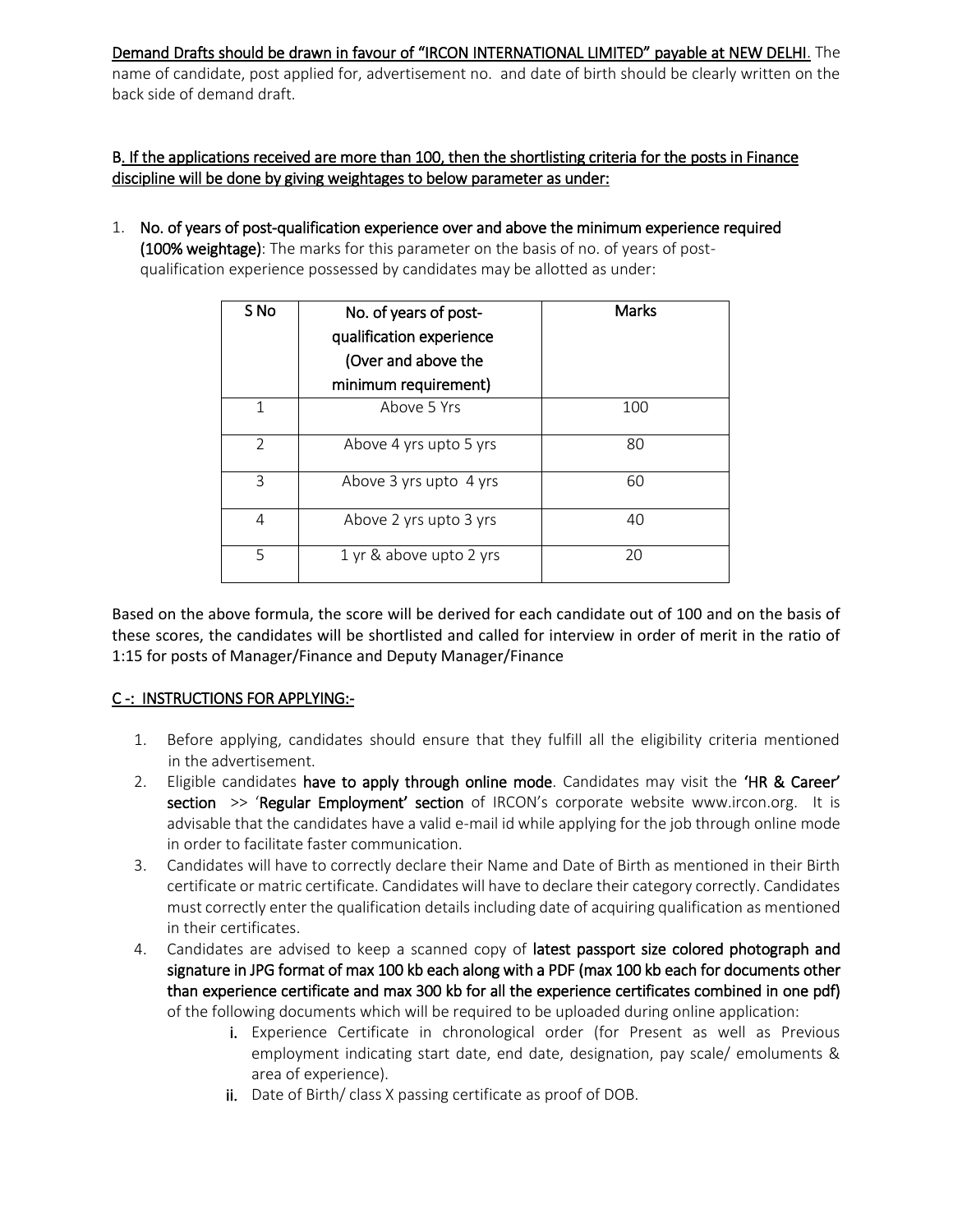- iii. Caste certificate/EWS Certificate/Age relaxation. Certificate issued should be in prescribed format as per Government of India's guidelines.
- iv. Qualification Degree/Certificate and Final Mark sheets for calculation of percentage in qualifying degree.
- v. Current organization pay slip
- 5. Candidates should mention percentage in the fields where percentage is required without rounding off. Percentage obtained in BE/B Tech as mentioned in consolidated mark sheet issued by University/Institution will be considered. However, in case consolidated marksheet is not being issued by University/Institute, final percentage will be calculated by taking average of all semesters/years.
- 6. In case CGPA/OGPA/DGPA is mentioned in marksheets, following criteria may be applied:
	- i. In case where conversion into percentage is not provided by university/institutes: "if university/institute do not have the provision for conversion of CGPA/OGPA/CPI/DGPA or letter grade into percentage than minimum 6 on 10-point scale will be considered as 60%. On any scale different from 10-point scale the score will be prorated accordingly.
	- ii. In case where conversion into percentage is provided by university/institutes:

Wherever CGPA/OGPA/CPI/DGPA or letter grade in degree is awarded, equivalent % of marks should be indicated in the online application as per norms adopted by concerned university/institute. A certificate to this effect may be obtained by the candidate from the university/institute, which shall be required to be produced at the time of verification.

# D. METHOD FOR SUBMISSION OF APPLICATION:

- 1. Candidates may visit the 'HR & Career' section (& further 'Regular Employment' section) of IRCON's corporate website [www.ircon.org.](http://www.ircon.org/)
- 2. Click on 'Apply Online' link available against the recruitment advertisement for the said posts. A screen containing the active advertisement will be visible.
- 3. Candidates should ensure the following while filling up the online registration form:
	- i. Name, D.O.B., Qualification, address, community pay scale/CTC and experience details are complete.
	- ii. Complete Details of experience are mentioned separately for each organization along with pay details.
	- iii. Details of more than one posts held within the same organization are mentioned separately with complete details of experience along with Pay details.
- 4. After completing the above said details in application form and submitting the same, the next screen will appear for uploading of documents. Also, an e-mail regarding successful registration will be received in the e-mail account of applicant. The candidate may then click on the link available in the next screen visible or the link received through email. After clicking on the link, a screen for uploading of documents will be opened.
- 5. After clicking the "Upload documents" link, the candidate has to select the name of vacancy advertised from the drop-down list and enter application no and date of birth to proceed for uploading of documents. Further the documents as required are to be uploaded as mentioned there. The latest passport size colored photograph and signature must be in JPG format of size of not more than 100 KB each along with documents in PDF (max 100 kb each for documents other than experience certificate and max 300 kb for all the experience certificates combined in one pdf).
- 6. After choosing all the files to be uploaded click on "upload the documents" button to upload all the chosen files at once. Then click on "Return Back" button to go back to previous window.
- 7. Click on "View and Final Submission button" after selecting the name of vacancy advertised and thereafter entering the application number and date of birth for final submission of your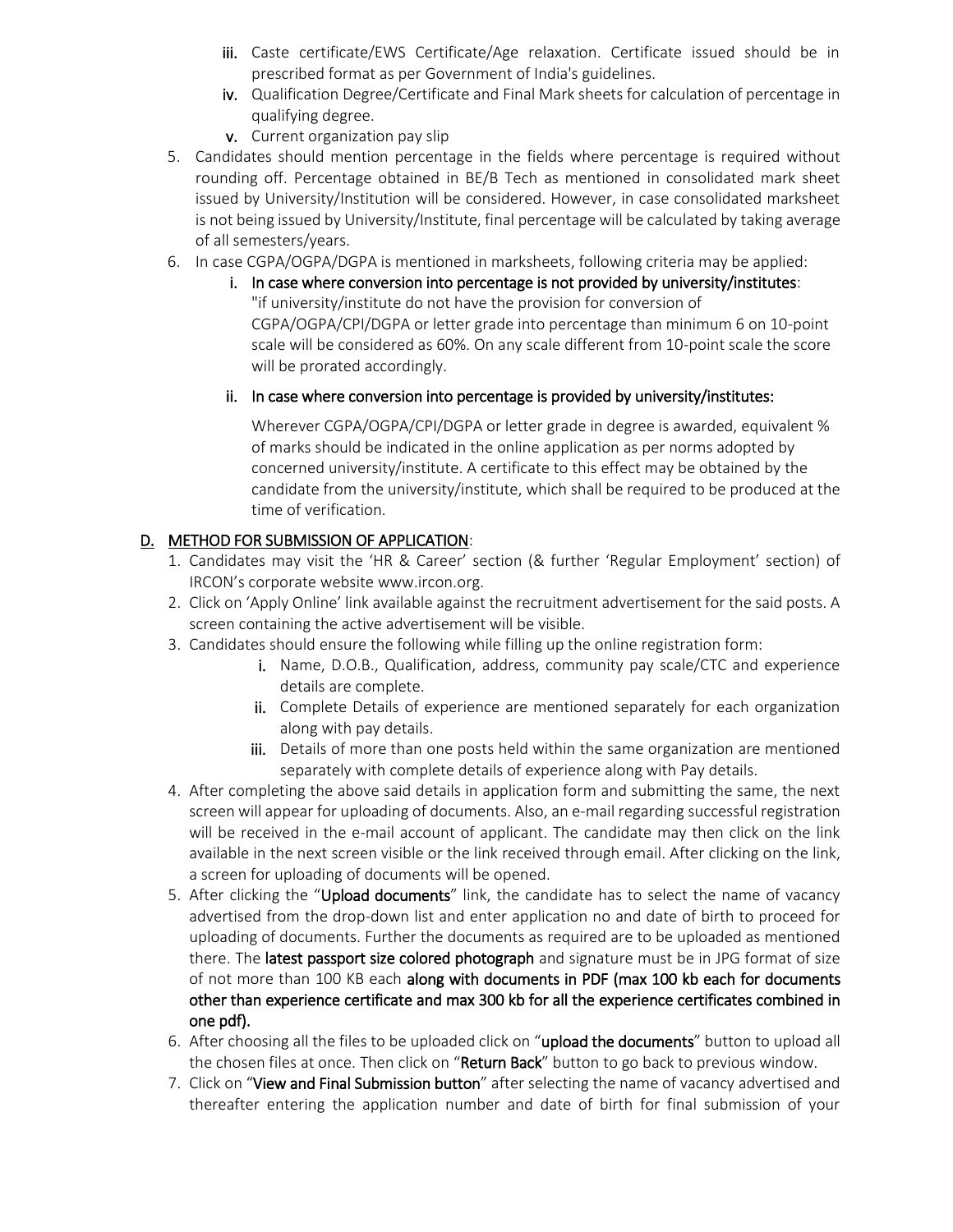application. After checking the details carefully, click on Final submission button and your application will be submitted successfully. An e-mail regarding final submission of application will also be received in candidate's e-mail account.

- 8. The candidate may take printout of finally submitted application form by clicking on the link received in the mail after final submission of application form.
- 9. In case candidate realizes after final submission of application that he/she has inadvertently entered any wrong information in the application submitted, a fresh application may be submitted with a different e-mail id and same process may be followed as explained above. A valid e-mail ID is essential for submission of the online application. IRCON will not be responsible for bouncing of any e-mail or delivery of any e-mail to junk mail folder of candidates.
- 10. Candidates are advised to make a note of their e-mail ID as entered in the application form and Application Number generated in the Application. These would be required for accessing information during the later stage of the recruitment process.
- 11. Candidates have to take a printout of finally submitted application pdf, sign it physically at the bottom right corner under declaration and send it to JGM/HRM, Ircon International Ltd. as per address given in table below accompanied with the self-attested photocopies of the following documents:
	- i. Matriculation Certificate (for age proof).
	- ii. Certificate of Degree and other qualifications as mentioned and as per eligibility conditions. Candidates, who have been awarded CGPA/OGPA/DGPA in place of marks in degree, should submit proof of conversion factor as applicable to percentage as prescribed by the University/Institute.
	- iii. Certificates of other professional qualifications, if any.
	- iv. Certificates in proof of experience, clearly indicating the length and line of experience as per eligibility conditions. Certificate/proof submitted in support of experience should clearly mention the date of joining & relieving. Offer letter alone will not be considered as proof of experience, the candidate should submit acceptable proof of joining & relieving.
	- v. Community certificate (SC, ST, OBC & EWS etc.), if applicable. Please note that candidates belonging to OBC category have to submit the latest financial year OBC (non-creamy layer) certificate in Centre Government format to be produced by OBC applying for appointment to posts under Govt. of India.
	- vi. Candidates working in Government, Semi-Government Organization/Public Sector Undertakings and Autonomous Bodies should apply through proper channel or furnish NO OBJECTION CERTIFICATE at the time of interview. However, in the event of difficulty in forwarding the application through proper channel/getting NOC from their parent department, they may submit an undertaking at the time of interview that they will produce proper relieving order from their organization, in case selected. Without proper relieving order from the present employer if working in Govt./PSU/autonomous Bodies candidates will not been allowed to join even if selected.
	- vii. Original Demand Draft required to make 'Application Fee Payment' (Applicability as per Para A (5))
- 12. Applicants will have to send their printout of applications and with requisite enclosures to reach us by 24.05.2022 as per address given in the table below. The list of shortlisted candidates invited for interview shall be displayed on the website and the interview call letters would be sent by e-mail only. Schedule for sending application is as indicated below: